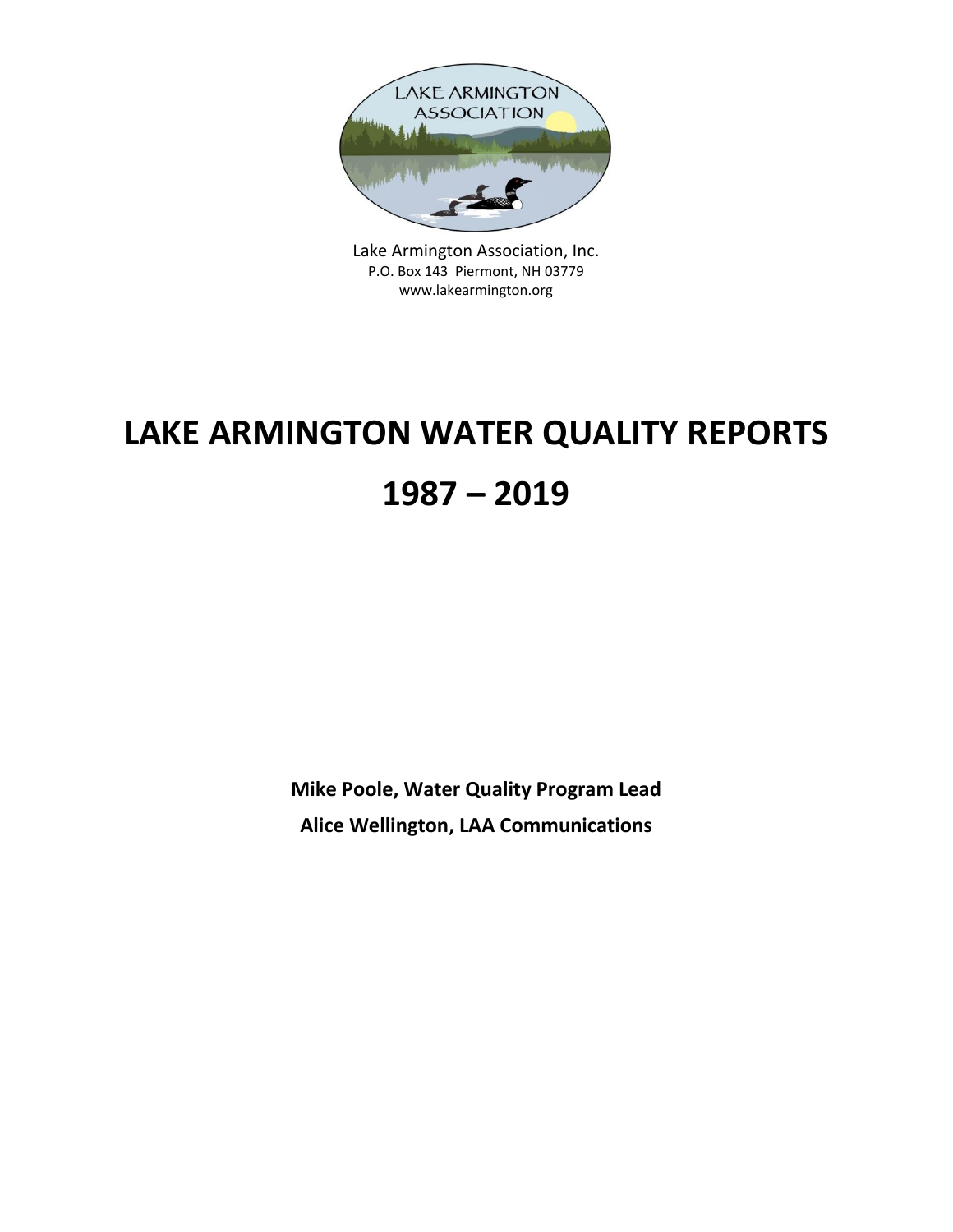#### **LAKE ARMINGTON WATER QUALITY REPORTS 1987 – 2019**

#### **INTRODUCTION**

This document updates the 2013 Water Quality Report by Brad Caswell with new data for 2014 through 2019 compiled and summarized from NHDES annual reports by Mike Poole.

The Water Quality Testing program led by Mike works with the NHDES Volunteer Lake Assessment Program (VLAP) taking water samples on Lake Armington three times during the summer at designated sampling sites around the lake (see map below) and transporting them to the State Lab for yearly analysis.

Water analysis currently measures nine lake water characteristics: Chlorophyll, Transparency, Acid Neutralizing Capacity, Conductivity, pH, Total Phosphorus, Dissolved Oxygen and Water Temperature, Turbidity, and Escherichia coli (E. coli).

Mike communicates the lake's Water Quality status and any related issues at the Lake Armington Association (LAA) annual meeting and [www.lakearmington.org.](http://www.lakearmington.org/)

Mike Poole, Water Quality Program Leader Alice Wellington, LAA Communications February 2021

#### **SAMPLING SITES – NHDES, VOLUNTEER LAKE ASSESSMENT PROGRAM (VLAP)**



| <b>ARMINGTON LAKE</b><br>PIERMONT |                                          |  |  |  |  |  |  |  |
|-----------------------------------|------------------------------------------|--|--|--|--|--|--|--|
|                                   | <b>VOLUNTEER LAKE ASSESSMENT PROGRAI</b> |  |  |  |  |  |  |  |
| STATIONID                         | <b>STATION NAME</b>                      |  |  |  |  |  |  |  |
| ARMPIED                           | <b>DEEP SPOT</b>                         |  |  |  |  |  |  |  |
| ARMPIEI                           | <b>INLET</b>                             |  |  |  |  |  |  |  |
| ARMPIEO                           | <b>OUTLET</b>                            |  |  |  |  |  |  |  |
| ARMPE1                            | SITE <sub>1</sub>                        |  |  |  |  |  |  |  |
| ARMPE2                            | SITE <sub>2</sub>                        |  |  |  |  |  |  |  |
| ARMPE3                            | SITE <sub>3</sub>                        |  |  |  |  |  |  |  |
| ARMPE4                            | SITE <sub>4</sub>                        |  |  |  |  |  |  |  |
| ARMPE5                            | SITE <sub>5</sub>                        |  |  |  |  |  |  |  |
| ARMPE6                            | SITE <sub>6</sub>                        |  |  |  |  |  |  |  |
| ARMPE2B                           | SITE <sub>2B</sub>                       |  |  |  |  |  |  |  |
| ARMPE2C                           | SITE <sub>2C</sub>                       |  |  |  |  |  |  |  |
| ARMPE4A                           | SITE 4A                                  |  |  |  |  |  |  |  |
| ARMPE6A                           | SITE 6A                                  |  |  |  |  |  |  |  |
| ARMPE6C                           | SITE 6C                                  |  |  |  |  |  |  |  |
| ARMPE6F                           | SITE 6F                                  |  |  |  |  |  |  |  |
| ARMPE6H                           | SITE 6H                                  |  |  |  |  |  |  |  |
| ARMPE6J                           | SITE 6J                                  |  |  |  |  |  |  |  |
| ARMPFII                           | INLET LEFT                               |  |  |  |  |  |  |  |
|                                   |                                          |  |  |  |  |  |  |  |

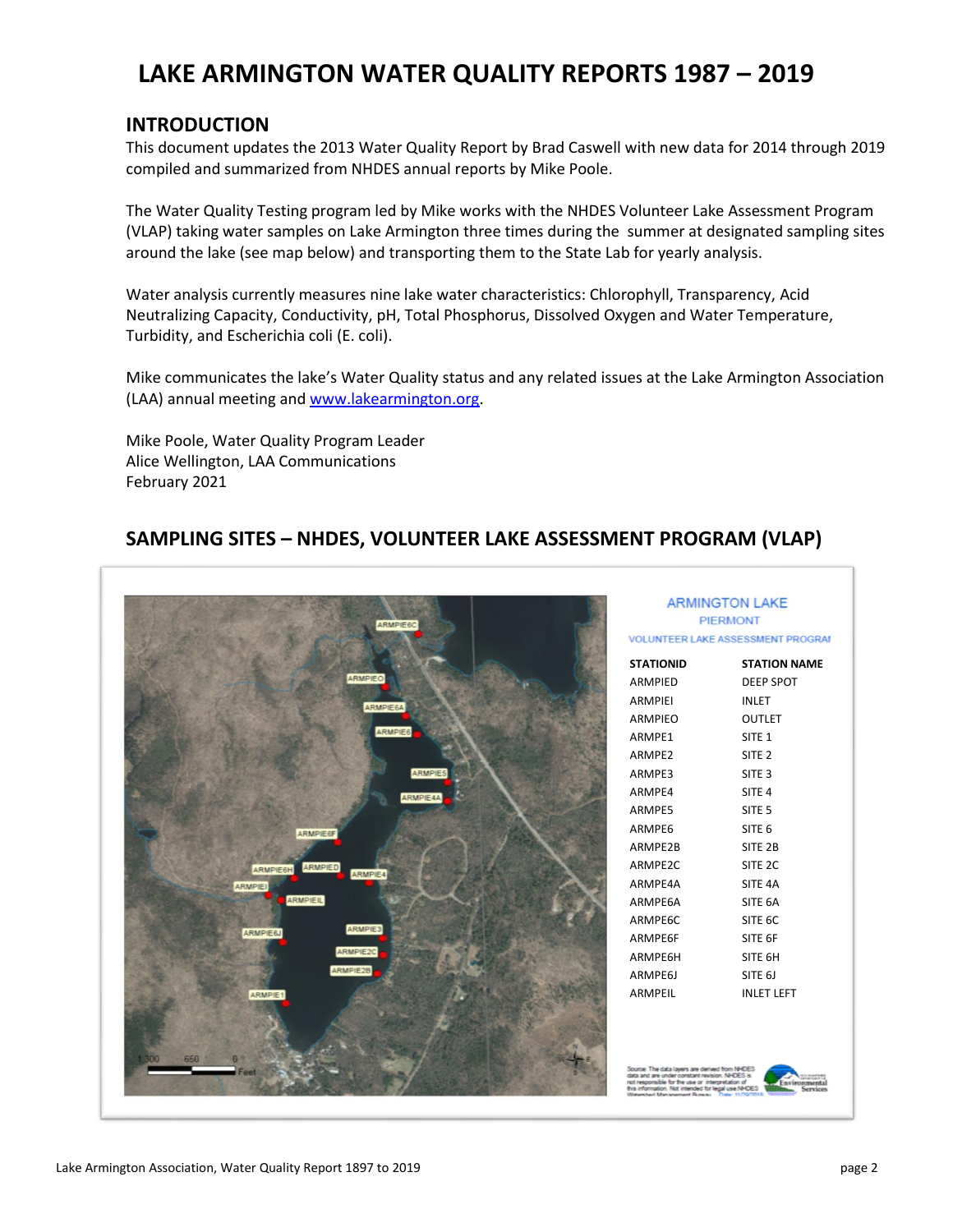### **TABLE OF CONTENTS**

| Introduction                           | Page 2      |
|----------------------------------------|-------------|
| Sampling Site Map of Lake Armington    | Page 2      |
| <b>Table of Contents</b>               | Page 3      |
| Chlorophyll-a                          | Page 4      |
| Transparency                           | Page 5      |
| <b>Acid Neutralizing Capacity</b>      | Page 6      |
| Conductivity                           | Pages 7-8   |
| pH                                     | Pages 9-10  |
| <b>Total Phosphorus</b>                | Pages 11-12 |
| Dissolved Oxygen and Water Temperature | Pages 13-14 |
| Turbidity                              | Pages 15-16 |
| Escherichia coli (E. coli)             | Pages 17-18 |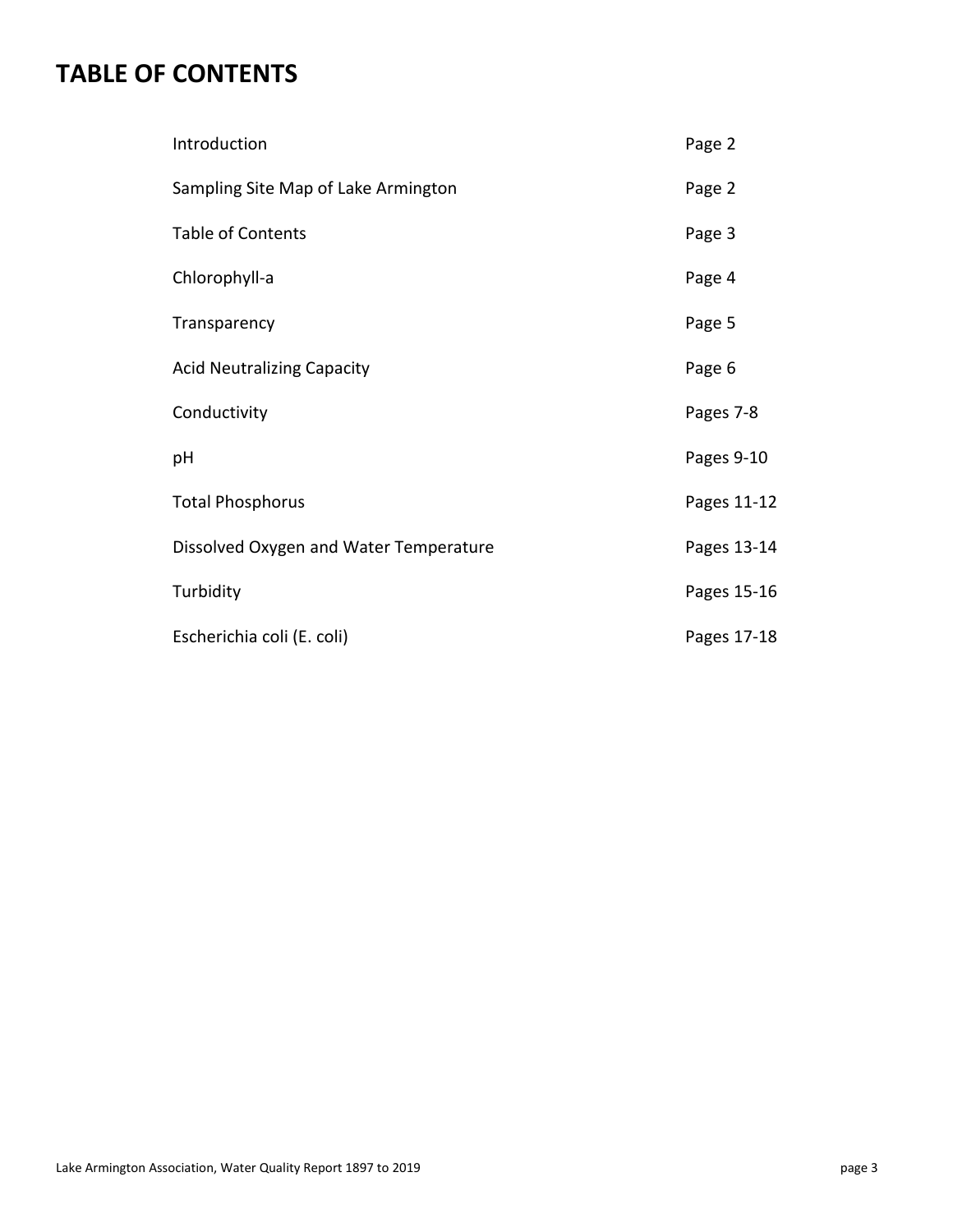### **CHLOROPHYLL-A**

**Chlorophyll-a** is the green pigment that is responsible for the ability of a plant to convert sunlight into the chemical energy needed to fix carbon dioxide into carbohydrates.

The green pigment is much easier to measure than attempting to microscopically identify and count the dozens of species of algae present in lake water. This indicator value is measured by collecting a volume of lake water and passing it through a 1-micron filter from which the chlorophyll-a is extracted using a solvent such as acetone or alcohol, and then quantified using a spectrophotometer or flurometer. The median summer chlorophyll-a concentration for New Hampshire lakes and ponds is 4.58 milligrams per cubic meter (mg/m<sup>3</sup>).

#### **Composite sample of epilimnion and hypolimnion (shallow and deep water depth) Units: mg/m<sup>3</sup> , milligrams per cubic meter**



The above numbers were updated from NHDES reports, 2014 to present, by Mike Poole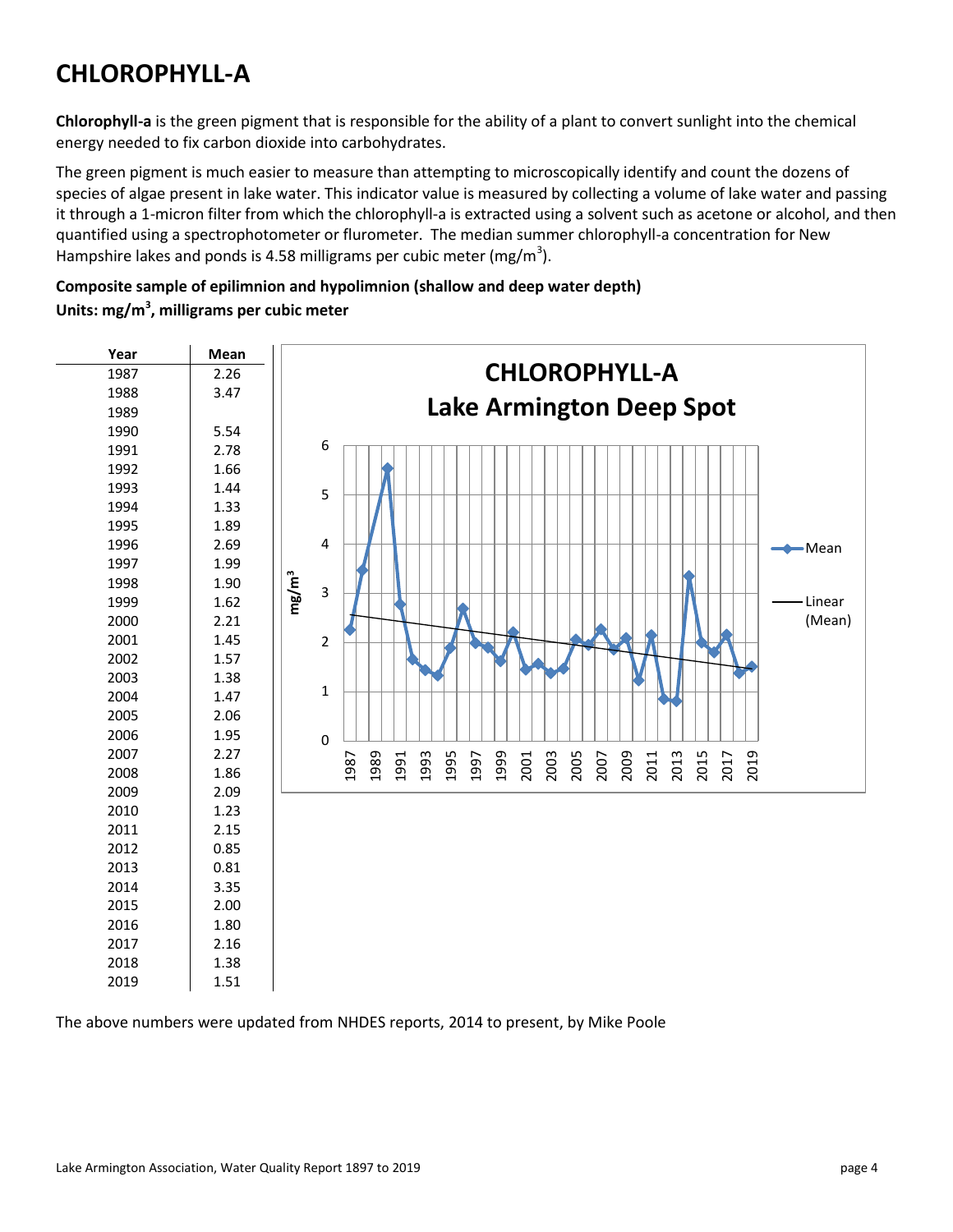### **SECCHI DISK TRANSPARENCY**

**Transparency** is a measure of water clarity. It is affected by the amount of algae and sediment in the water as well as by the natural color of the water.

Transparency is measured using a **Secchi disk**, a 20 cm (7.9 inch) diameter disk with alternating black and white quadrants that is lowered into the lake water until it vanishes from site. The distance to the vanishing point is the transparency value recorded. Two methods to view the vanishing point are used. The first is the naked eye simply looking into the water. The second is the view scope, which is a tube with a glass bottom that eliminates reflections of the sky and interference by large and small waves. With the view scope, the depth to the vanishing point is greater, making the measurement by this method more accurate and comparable from one year to the next. The median transparency of New Hampshire lakes is 3.2 meters (10.5 feet).

![](_page_4_Picture_3.jpeg)

Secchi Disk measurement**:** The depth below the water surface at which this standard 20 centimeter diameter disk can be seen.

|      |      | Viewscope |
|------|------|-----------|
| Year | Mean | Mean      |
| 1987 | 7.20 |           |
| 1988 | 6.45 |           |
| 1989 |      |           |
| 1990 | 6.50 |           |
| 1991 | 5.85 |           |
| 1992 | 6.50 |           |
| 1993 | 6.73 |           |
| 1994 | 6.20 |           |
| 1995 | 6.70 |           |
| 1996 | 4.80 |           |
| 1997 | 5.53 |           |
| 1998 | 5.60 |           |
| 1999 | 5.67 |           |
| 2000 | 6.13 |           |
| 2001 | 6.70 |           |
| 2002 | 5.60 |           |
| 2003 | 6.87 |           |
| 2004 | 5.70 |           |
| 2005 | 5.22 |           |
| 2006 | 5.62 | 7.08      |
| 2007 | 6.26 | 7.92      |
| 2008 | 5.60 | 7.35      |
| 2009 | 5.18 | 6.07      |
| 2010 | 6.25 | 6.97      |
| 2011 | 5.93 |           |
| 2012 | 5.62 | 7.33      |
| 2013 | 6.02 | 7.18      |
| 2014 | 5.77 | 6.72      |
| 2015 | 5.42 | 6.42      |
| 2016 | 5.50 | 6.50      |
| 2017 | 4.38 | 4.99      |
| 2018 | 4.83 | 6.37      |
| 2019 | 5.01 | 6.08      |

#### **Units: Meters (below water surface)**

![](_page_4_Figure_7.jpeg)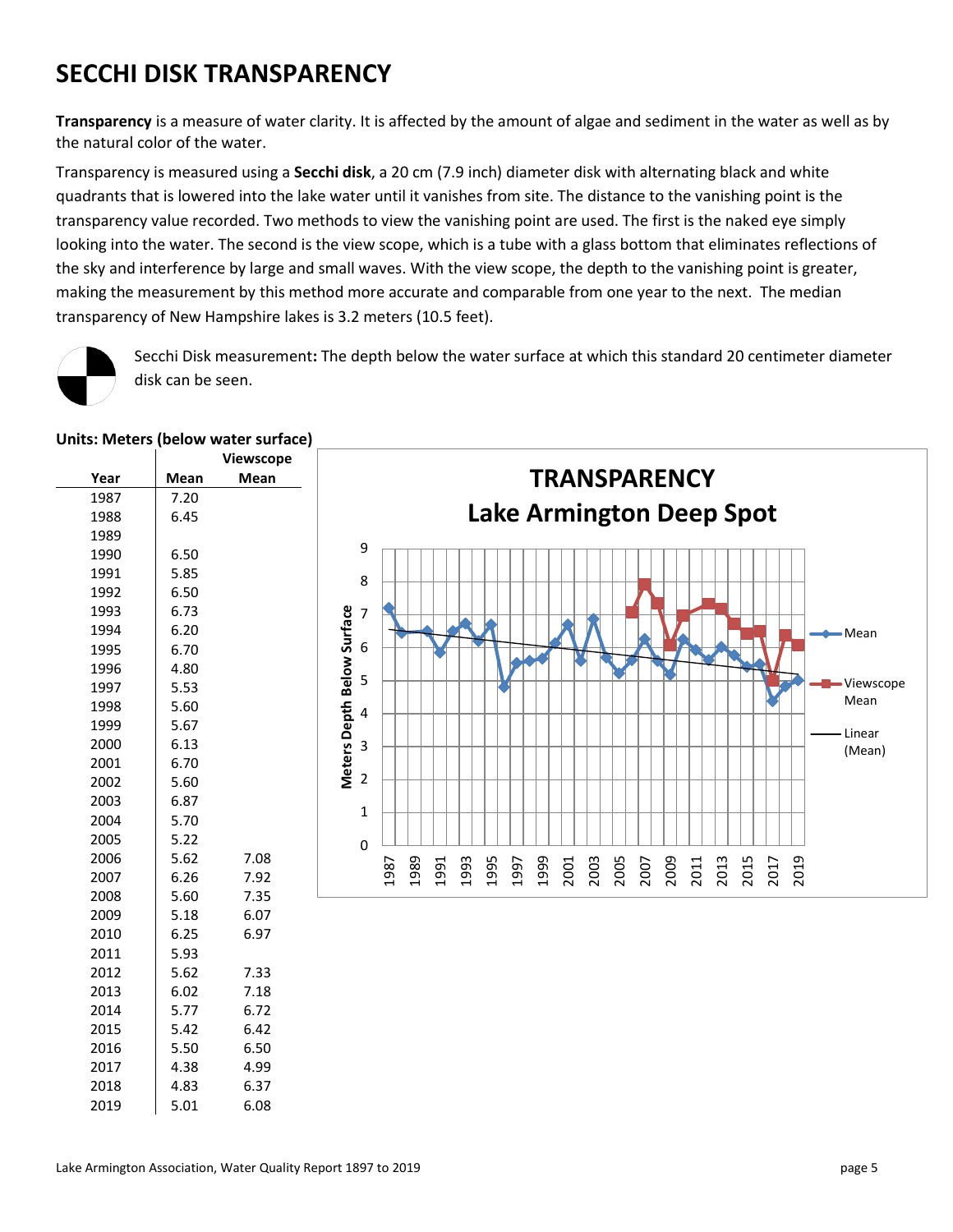### **ACID NEUTRALIZING CAPACITY**

**Acid Neutralizing Capacity** (**abbreviated ANC**) is a measure of the overall buffering capacity of a lake to resist acidification. New Hampshire lakes and ponds typically have only modest acid neutralizing capacity because of the lack of calcium in the granitic bedrock that underlies much of the state. Lakes and ponds with low acid neutralizing capacity are vulnerable to the effects of acid rain. The acid neutralizing capacity of New Hampshire lakes is categorized as follows:

| <b>ANC Categories of New Hampshire lakes</b> | ANC measurement (mg/L) |
|----------------------------------------------|------------------------|
| Acidified                                    | less than 0            |
| <b>Extremely Vulnerable</b>                  | $0 - 2$                |
| Moderately Vulnerable                        | $2.1 - 10$             |
| Low Vulnerability                            | $10.1 - 25$            |
| Not Vulnerable                               | Greater than 25        |
| Median ANC                                   | 4.8                    |

#### **Units: mg/l, milligrams per liter**

![](_page_5_Figure_4.jpeg)

The above numbers were updated from NHDES reports, 2014 to present, by Mike Poole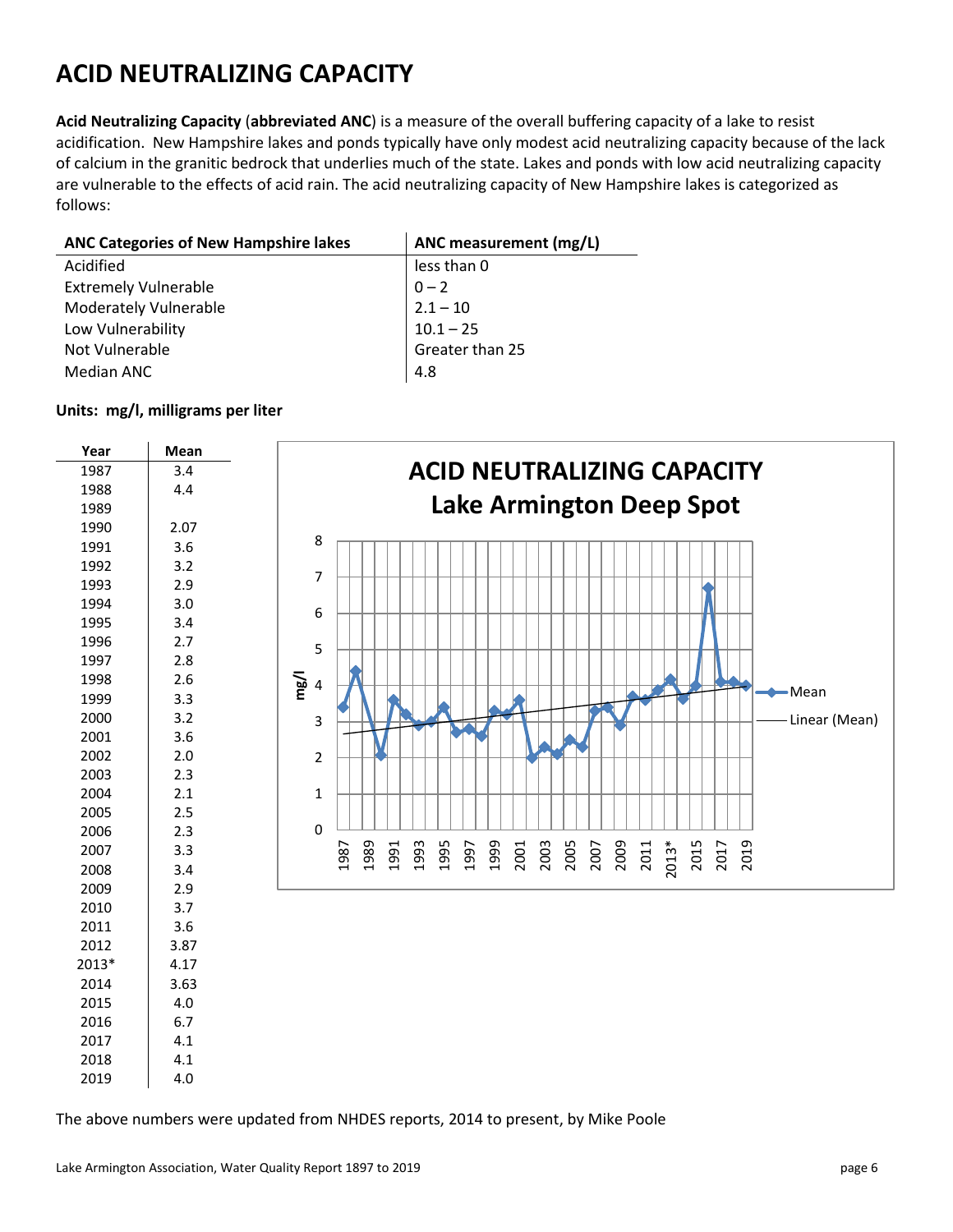### **CONDUCTIVITY**

**Electrical Conductivity, or simply Conductivity**, is a measure of water's ability to conduct an electric current. The ability to conduct electric current increases with the amount of total dissolved ions (atoms or molecules with an electrical charge) from metals, salts, and minerals. The measurement is important for what it indicates about the concentration of dissolved ions in the water, which in turn reflects groundwater input, watershed geology, and diverse human impact including, wastewater runoff from septic systems, highway runoff particularly where winter deicing salt is used, yard and farm runoff where fertilizers and pesticides are used, and soil in general from the watershed.

The median conductivity value for New Hampshire's lakes and ponds is 40 micromhos per centimeter (uMhos/cm). Values greater than 100 micromhos per centimeter typically indicate the influence of pollutant sources associated with human activities.

| Year |            | <b>Deep Spot</b> | Inlet | <b>Outlet</b> |
|------|------------|------------------|-------|---------------|
|      | Mean       | Mean             |       |               |
|      | Epilimnion | Hypolimnian      | Mean  | Mean          |
| 1987 | 30.5       | 29.88            | 29.48 | 30.1          |
| 1988 | 29.33      | 29.43            | 28.49 | 32.53         |
| 1989 |            |                  |       |               |
| 1990 | 29.87      | 29.5             | 26.9  | 63.23         |
| 1991 | 28.7       | 28.71            |       | 37.73         |
| 1992 | 29.17      | 29.33            |       | 28.9          |
| 1993 | 30.3       | 30.03            |       | 38.3          |
| 1994 | 31.1       | 31               |       | 42.97         |
| 1995 | 31.17      | 31.17            |       | 36.9          |
| 1996 | 27.32      | 27.16            |       | 32.71         |
| 1997 | 24.93      | 24.5             |       | 44.2          |
| 1998 | 24.53      | 25.47            | 19.33 | 32.75         |
| 1999 | 30         | 30.03            |       |               |
| 2000 | 26.54      | 26.57            | 20.43 | 33.71         |
| 2001 | 27.14      | 26.75            |       |               |
| 2002 | 29.67      | 29.42            |       |               |
| 2003 | 29.32      | 28.45            |       |               |
| 2004 | 28.67      |                  |       |               |
| 2005 | 27.06      | 27.22            | 17.01 | 35.02         |
| 2006 | 26.3       | 25.85            | 16.47 | 36.04         |
| 2007 | 25.92      | 25.56            | 19.17 | 32.51         |
| 2008 | 25.97      | 25.61            | 25.72 | 43.9          |
| 2009 | 23.28      | 25.36            | 21.2  | 32.88         |
| 2010 | 28.22      | 30.56            | 29.1  | 31.74         |
| 2011 | 30.5       | 24.95            | 27.29 |               |
| 2012 | 29         | 26.1             |       |               |
| 2013 | 33.5       | 30.64            | 26.97 | 37.78         |
| 2014 | 25.1       | 25.1             | 25.3  | 36.7          |
| 2015 | 28.3       | 27.9             | 23    | 51.3          |
| 2016 | 31         | 31               | 23.3  | 34.2          |
| 2017 | 25.4       | 26.3             | 25    | 33.2          |
| 2018 | 28.4       | 27               | 28.5  | 32.2          |
| 2019 | 25.5       | 23.9             | 21.6  | 40            |

#### **Units: uMhos/cm, micromhos per centimeter**

The above numbers were updated from NHDES reports, 2014 to present, by Mike Poole **See the related Conductivity charts on the next page**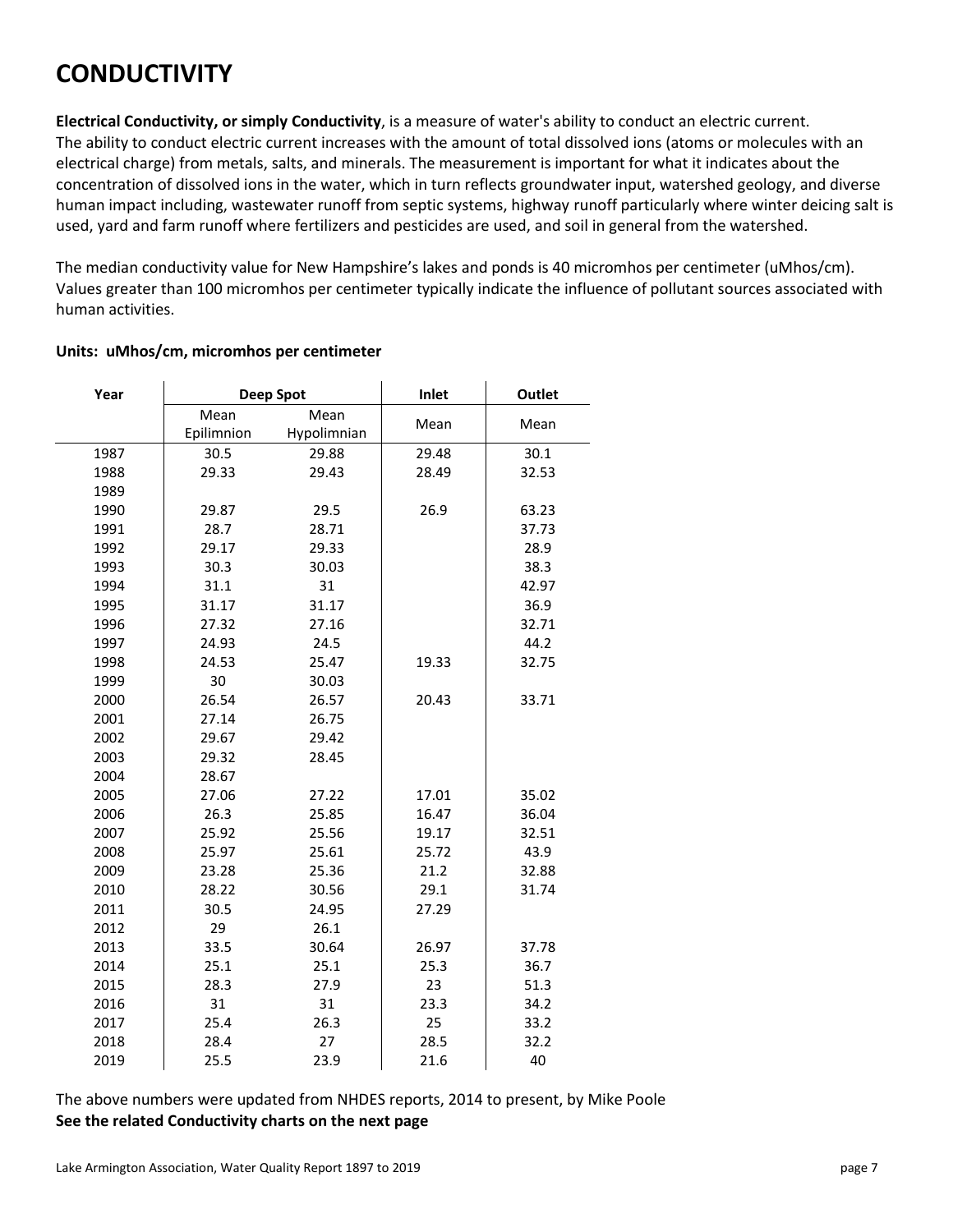#### **CONDUCTIVITY CHARTS**

![](_page_7_Figure_1.jpeg)

![](_page_7_Figure_2.jpeg)

![](_page_7_Figure_3.jpeg)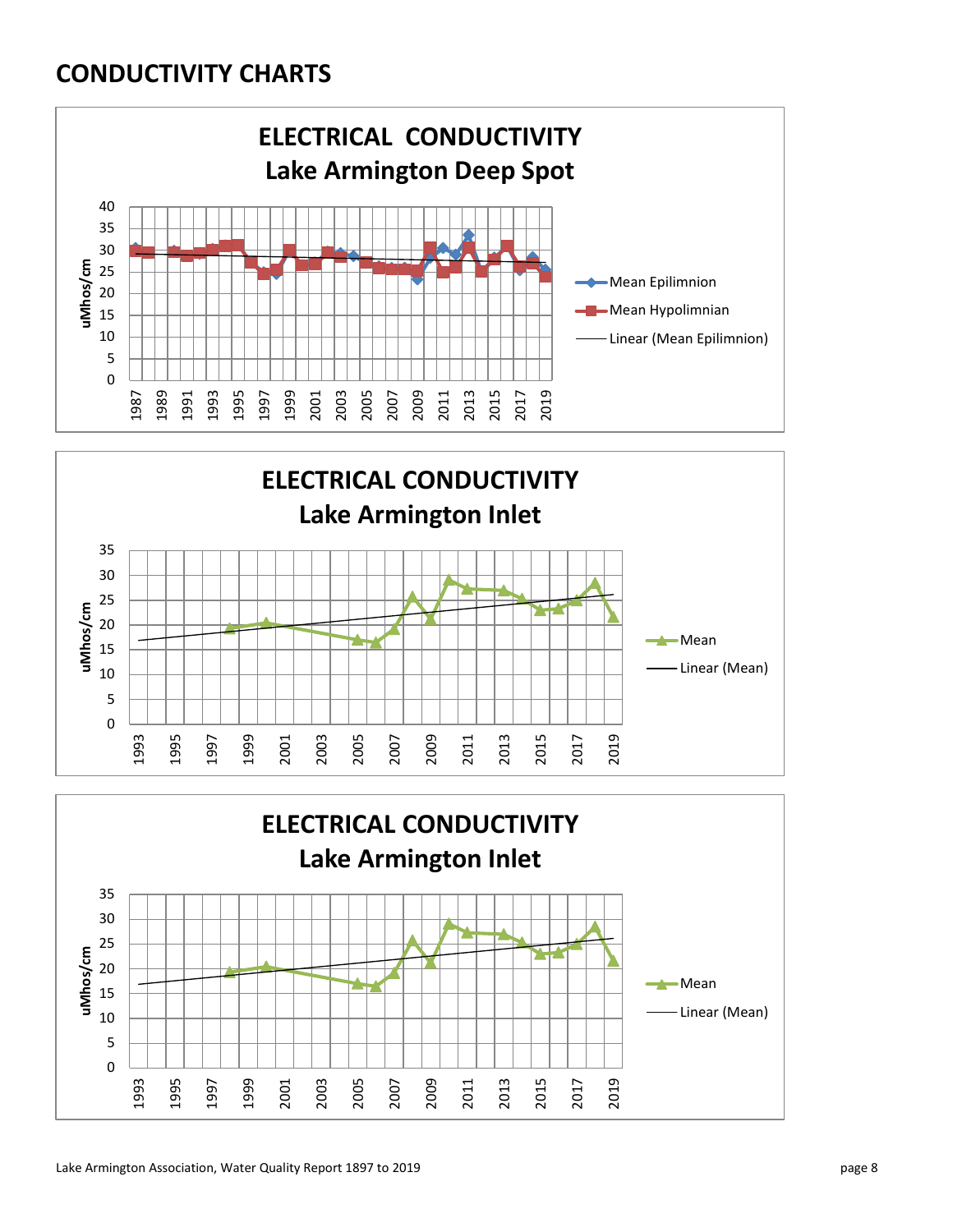# **pH**

**pH** is a measure of how acidic or alkaline a solution is. Baking soda is alkaline, while vinegar is acidic for example. pH is measured on a logarithmic scale of 0 to 14, with 0 be the most acidic and 14 being the most alkaline. A pH of 7 is considered neutral. The difference between each pH value is a 10-times change. For example an increase in pH from 5 to 6, is a 10-times decrease in acidity. The pH of water determines the solubility and biological availability of chemical constituents including nutrients and heavy metals. pH affects how much phosphorus is available in water and whether or not aquatic life can use it. At low pH, metals are more abundant in water because they are more soluble. High metal concentrations can be toxic to fish. New Hampshire classifies the pH of lakes as follows:

| pH Categories of New Hampshire Lakes         | pH Measurement   |             |      |      |
|----------------------------------------------|------------------|-------------|------|------|
| Critical (toxic to most fish)                | Less than 5      |             |      |      |
| Endangered (toxic to some aquatic organisms) | $5-6$            |             |      |      |
| Satisfactory                                 | Greater than 6   |             |      |      |
|                                              |                  |             |      |      |
| Year                                         | <b>Deep Spot</b> | Outlet      |      |      |
|                                              | Epilimnion       | Hypolimnion | Mean | Mean |
|                                              | Mean             | Mean        |      |      |
| 1987                                         | 6.49             | 6.46        | 6.54 | 6.43 |
| 1988                                         | 6.57             | 6.59        | 6.5  | 6.4  |
| 1989                                         |                  |             |      |      |
| 1990                                         | 6.49             | 6.48        | 6.2  | 6.51 |
| 1991                                         | 6.73             | 6.67        |      | 6.63 |
| 1992                                         | 6.63             | 6.73        |      | 6.64 |
| 1993                                         | 6.58             | 6.53        |      | 6.48 |
| 1994                                         | 6.6              | 6.37        |      | 6.35 |
| 1995                                         | 6.78             | 6.53        |      | 6.57 |
| 1996                                         | 6.34             | 6.16        |      | 6.3  |
| 1997                                         | 6.61             | 6.36        |      | 6.39 |
| 1998                                         | 6.44             | 6.14        | 5.23 | 6.26 |
| 1999                                         | 6.92             | 6.63        | 6.45 | 6.49 |
| 2000                                         | 6.48             | 6.38        |      |      |
| 2001                                         | 6.54             | 6.27        |      |      |
| 2002                                         | 6.17             | 6.34        |      |      |
| 2003                                         | 6.47             | 6.4         |      |      |
| 2004                                         | 6.46             | 5.09        |      |      |
| 2005                                         | 6.49             | 6.24        | 5.41 | 6.38 |
| 2006                                         | 6.37             | 6.25        | 5.48 | 6.39 |
| 2007                                         | 6.62             | 6.34        | 5.93 | 6.53 |
| 2008                                         | 6.58             | 6.32        | 6.79 | 6.51 |
| 2009                                         | 6.60             | 6.23        | 6.67 | 6.5  |
| 2010                                         | 6.90             | 6.83        | 6.69 | 6.68 |
| 2011                                         | 6.96             | 6.37        | 7.03 |      |
| 2012                                         | 6.92             | 6.60        |      |      |
| 2013                                         | 6.91             | 6.48        | 6.94 | 6.39 |
| 2014                                         | 6.72             | 6.55        | 6.62 | 6.47 |
| 2015                                         |                  | 6.29        | 6.62 | 6.46 |
| 2016                                         | 6.75             | 6.50        | 6.15 | 6.61 |
| 2017                                         | 6.95             | 6.18        | 6.47 | 6.42 |
| 2018                                         | 6.69             | 6.40        | 6.11 | 6.53 |
| 2019                                         | 6.68             | 6.32        | 6.46 | 6.57 |

The above numbers were updated from NHDES reports, 2014 to present, by Mike Poole **See the related pH charts on the next page**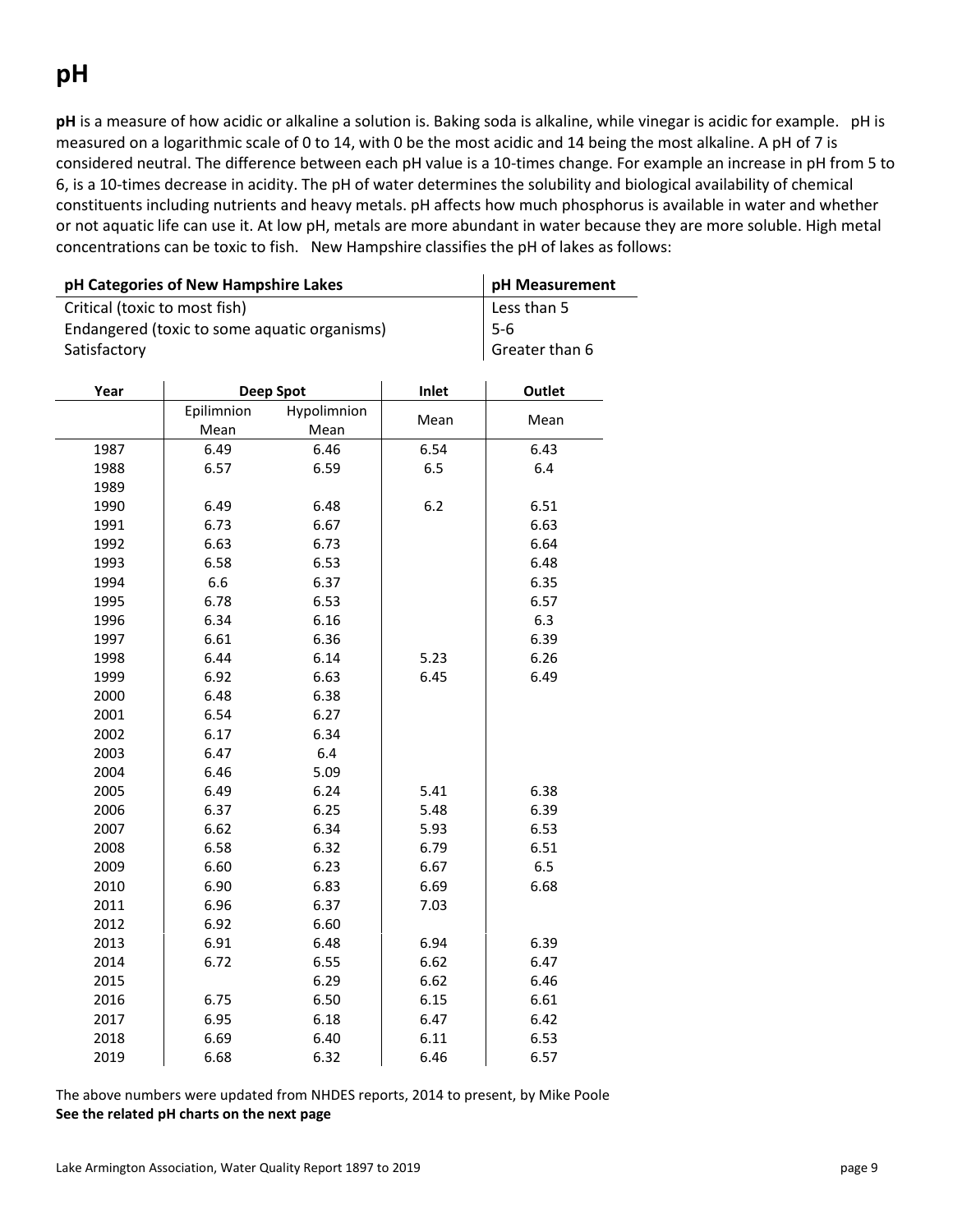### **pH CHARTS**

![](_page_9_Figure_1.jpeg)

![](_page_9_Figure_2.jpeg)

![](_page_9_Figure_3.jpeg)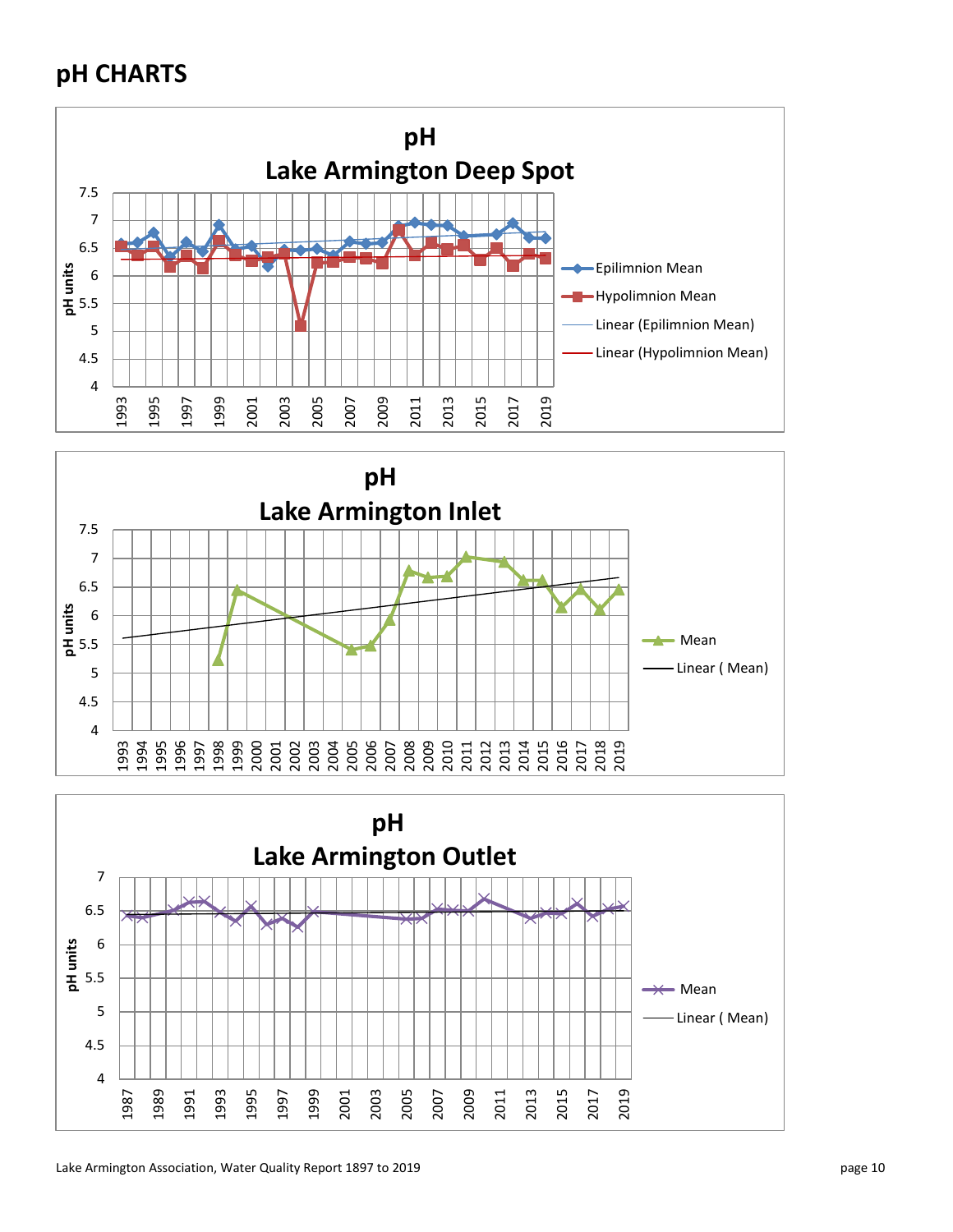### **TOTAL PHOSPHORUS**

**Total Phosphorus** is a measure of all the forms of phosphorus, dissolved or particulate (small bits of solid), found in a sample of water. Phosphorus is considered the nutrient that limits the growth and biomass of algae in New Hampshire lakes. Its sources include septic system effluent, animal waste, lawn fertilizer, eroding roadways and construction sites (because phosphorus clings to fine particles of soil), natural wetlands, and atmospheric deposition. The median summer total phosphorus concentration in the epilimnion (upper layer) of New Hampshire lakes is 12 micrograms per liter (ug/L), while in the hypolimnion (lower layer) it is 14 micrograms per liter.

#### **Units: ug/l, micrograms per liter**

| Year |                         | <b>Deep Spot</b> | Inlet          | <b>Outlet</b>           |
|------|-------------------------|------------------|----------------|-------------------------|
|      | Mean                    | Mean             |                |                         |
|      | Epilimnion              | Hypolimnian      | Mean           | Mean                    |
| 1987 | $\overline{7}$          | 6                | $\overline{2}$ | 8                       |
| 1988 | 8.4                     | 8.7              | 7.7            | 10                      |
| 1989 |                         |                  |                |                         |
| 1990 | 10.3                    | $\overline{7}$   | $\overline{7}$ | 6                       |
| 1991 | 5.8                     | 6                |                | $\overline{7}$          |
| 1992 | 5                       | 5                |                | 80                      |
| 1993 | 6.3                     | 7.7              |                | $\overline{7}$          |
| 1994 | 7.7                     | 10.3             |                | 27.3                    |
| 1995 | 4.7                     | 6.7              |                |                         |
| 1996 | $\overline{7}$          | 6.3              |                | 8.5                     |
| 1997 | 6                       | 6                |                | 5.5                     |
| 1998 | 4.7                     | 18.3             | 3              | $\overline{\mathbf{4}}$ |
| 1999 | 3                       | 3.5              |                |                         |
| 2000 | 5.3                     | 8.7              | $\overline{7}$ | 6                       |
| 2001 | 5.3                     | 6.7              |                |                         |
| 2002 | 5.3                     | 7.3              |                |                         |
| 2003 | 5.7                     | 8                |                |                         |
| 2004 | 5                       | 8.7              |                |                         |
| 2005 | 5.3                     | $\overline{7}$   | 8              | $\overline{7}$          |
| 2006 | 5                       | 7.7              | 9              | 5                       |
| 2007 | 6                       | 7.2              | 5              | 8.1                     |
| 2008 | 5                       | 6.7              | 4              | 7.6                     |
| 2009 | 5.9                     | 9.8              | 5.5            | 7.9                     |
| 2010 | 3                       | 3.7              | 3              | 5                       |
| 2011 | 4.3                     | 4.3              | 4              |                         |
| 2012 | 3.67                    | 4.33             |                |                         |
| 2013 | 4                       | 5                | 4              | 4                       |
| 2014 | 3                       | 5                | 5              | $\overline{\mathbf{4}}$ |
| 2015 | $\overline{\mathbf{4}}$ | 6                | 4              | 6                       |
| 2016 | 5                       | $\overline{7}$   | 3              | 5                       |
| 2017 | 5                       | 6                | 5              | 6                       |
| 2018 | $\overline{\mathbf{4}}$ | 8                | 8              | 8                       |
| 2019 | $\overline{\mathbf{4}}$ | 8                | 6              | $\overline{7}$          |
| 2020 |                         |                  |                |                         |

The above numbers were updated from NHDES reports, 2014 to present, by Mike Poole **See the related Total Phosphorus charts on the next page**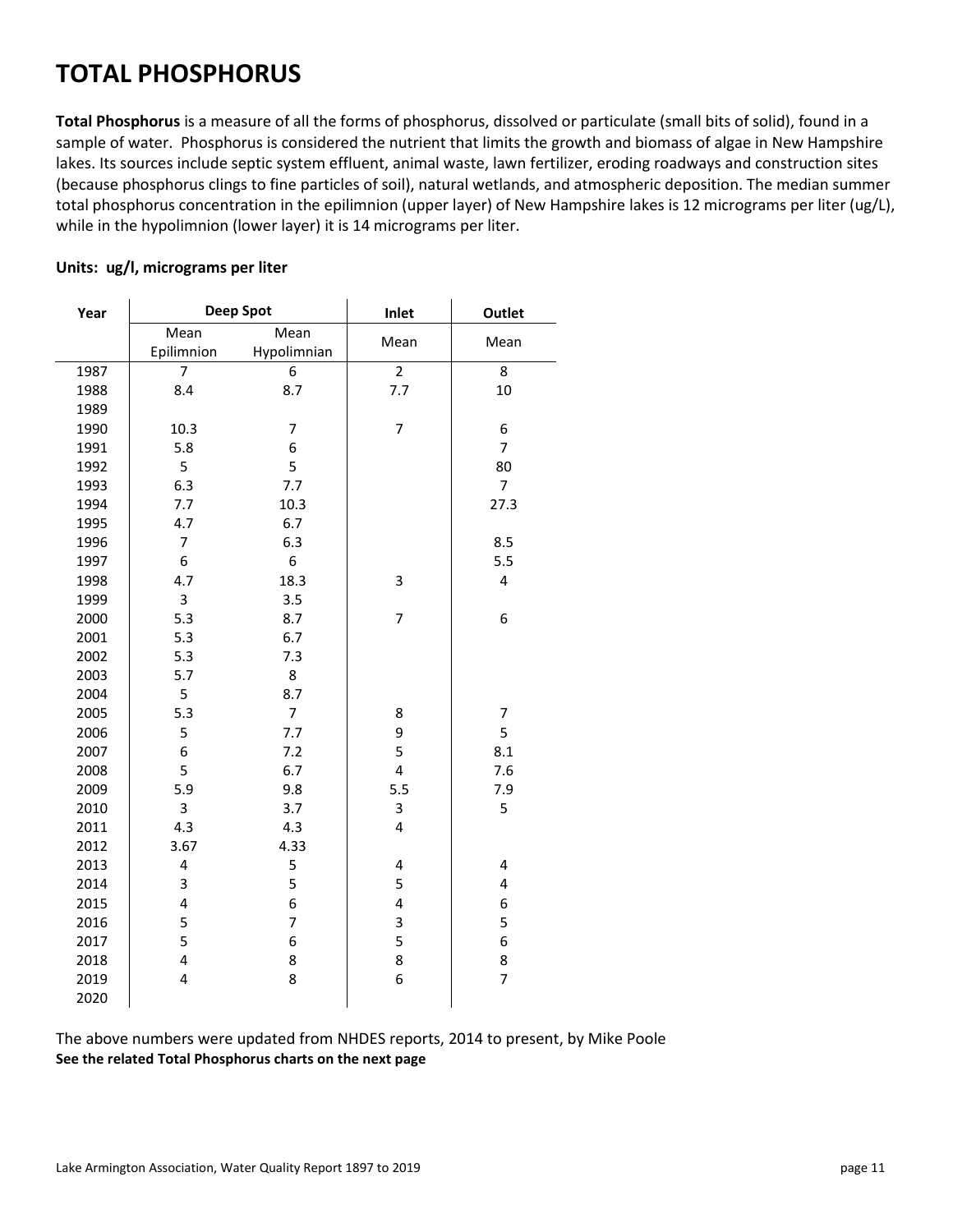#### **TOTAL PHOSPHORUS CHARTS**

![](_page_11_Figure_1.jpeg)

![](_page_11_Figure_2.jpeg)

![](_page_11_Figure_3.jpeg)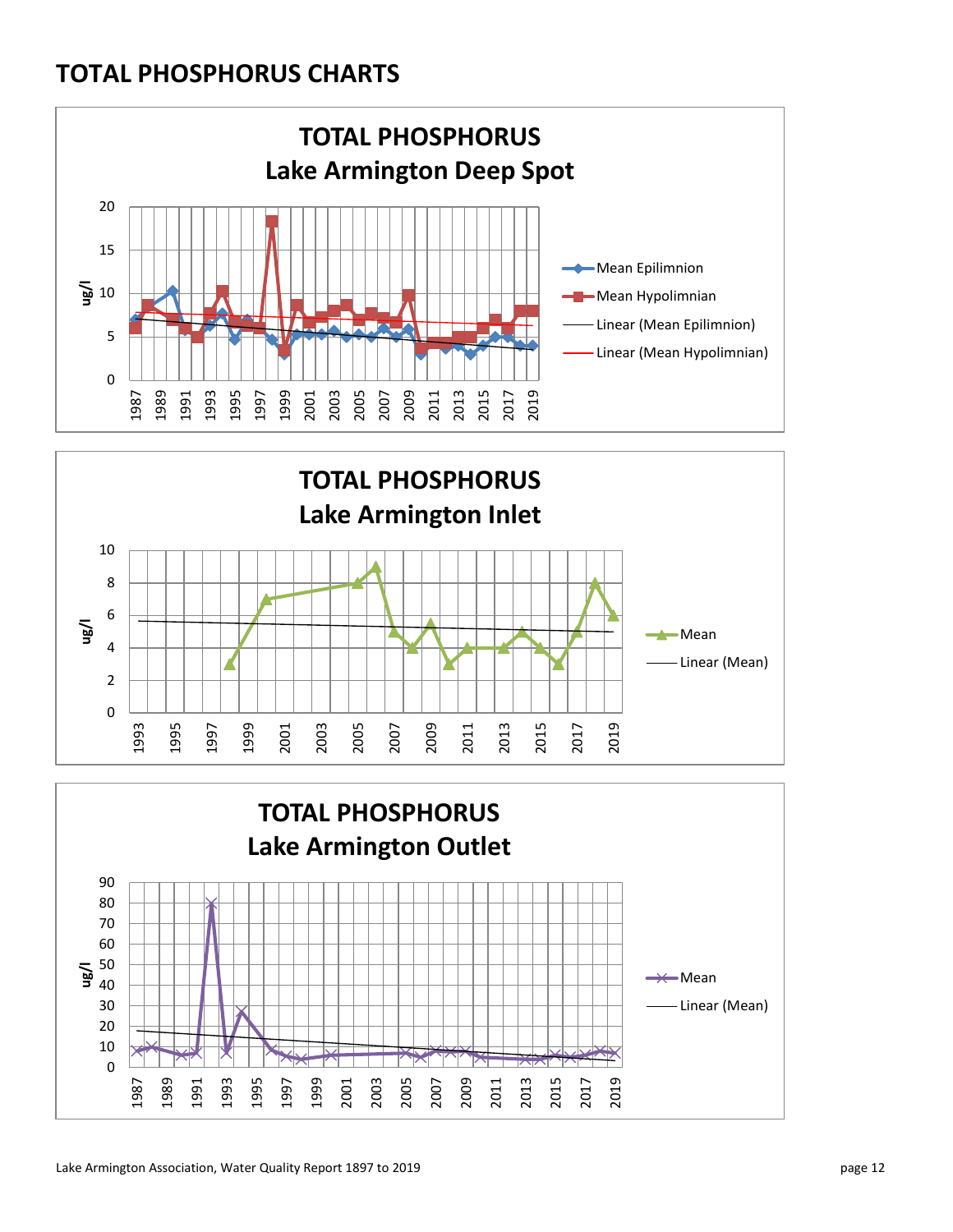### **DISSOLVED OXYGEN and WATER TEMPERATURE**

**Dissolved Oxygen (DO)** in lake and pond water is essential for the life of fish, amphibians, and bottom-dwelling organisms. Oxygen is produced during photosynthesis and consumed during respiration and decomposition. Since photosynthesis requires sunlight, oxygen concentration can vary significantly between day and night, and summer and winter. Other sources of oxygen include contact with the atmosphere, and the inflow from streams that are usually aerated by splashing over rocks and other objects such as logs. Wind also influences oxygen uptake because waves create more surface area of lake water to be in contact with the air. Additionally, wind and waves help to mix lake water and maintain a better balance between the oxygen in the upper layer and in the deeper layer.

**Water Temperature** affects oxygen concentration in a lake because cold water can hold more oxygen than warm water. During summer months in the hypolimnion (deep layer) of a lake, the water temperature is cooler, there is more decomposition, and mixing by waves is the least. Thus the dissolved oxygen can be significantly less in the hypolimnion than in the epilimnion (shallow layer). This condition can be harmful to fish.

#### **Units: mg/l, milligrams per liter and 0<sup>C</sup> , degrees centigrade Depth of Measurements: 6.5 to 9 meters below lake surface**

| Year | <b>Deep Spot</b> |             |  |  |  |  |  |
|------|------------------|-------------|--|--|--|--|--|
|      | Dissolved Oxygen | Water       |  |  |  |  |  |
|      | (DO)             | Temperature |  |  |  |  |  |
| 1987 | 4.4              | 16.5        |  |  |  |  |  |
| 1988 | 9.8              | 11.9        |  |  |  |  |  |
| 1989 |                  |             |  |  |  |  |  |
| 1990 | 9.2              | 16          |  |  |  |  |  |
| 1991 | 10.4             | 13.1        |  |  |  |  |  |
| 1992 | 12               | 11.9        |  |  |  |  |  |
| 1993 | 10.5             | 13.5        |  |  |  |  |  |
| 1994 | 7.3              | 16.5        |  |  |  |  |  |
| 1995 | 3.2              | 16.5        |  |  |  |  |  |
| 1996 | 7.9              | 10.8        |  |  |  |  |  |
| 1997 | 9.4              | 16.8        |  |  |  |  |  |
| 1998 | 7.9              | 17.6        |  |  |  |  |  |
| 1999 | 6.7              | 21.3        |  |  |  |  |  |
| 2000 | 5.3              | 17.4        |  |  |  |  |  |
| 2001 | 5.5              | 21          |  |  |  |  |  |
| 2002 | 9.4              | 16.3        |  |  |  |  |  |
| 2003 | 11.6             | 14.1        |  |  |  |  |  |
| 2004 | 6.7              | 19.2        |  |  |  |  |  |
| 2005 | 7.6              | 16.5        |  |  |  |  |  |
| 2006 | 5.2              | 14.4        |  |  |  |  |  |
| 2007 | 7.3              | 14.7        |  |  |  |  |  |
| 2008 | 9.2              | 13.8        |  |  |  |  |  |
| 2009 | 8.9              | 16.2        |  |  |  |  |  |
| 2010 | 6.5              | 16          |  |  |  |  |  |
| 2011 | 7.7              | 12.6        |  |  |  |  |  |
| 2012 |                  |             |  |  |  |  |  |
| 2013 | 6.9              | 12.5        |  |  |  |  |  |
| 2014 |                  |             |  |  |  |  |  |
| 2015 | 9.21             | 16.35       |  |  |  |  |  |
| 2016 | 8.66             | 16.6        |  |  |  |  |  |
| 2017 |                  |             |  |  |  |  |  |
| 2018 | 9                | 18.2        |  |  |  |  |  |
| 2019 | 7.61             | 16.62       |  |  |  |  |  |

Lake Armington Association, Water Quality Report 1897 to 2019 **page 13** and the state of the state of the state of the state of the state of the state of the state of the state of the state of the state of the state of the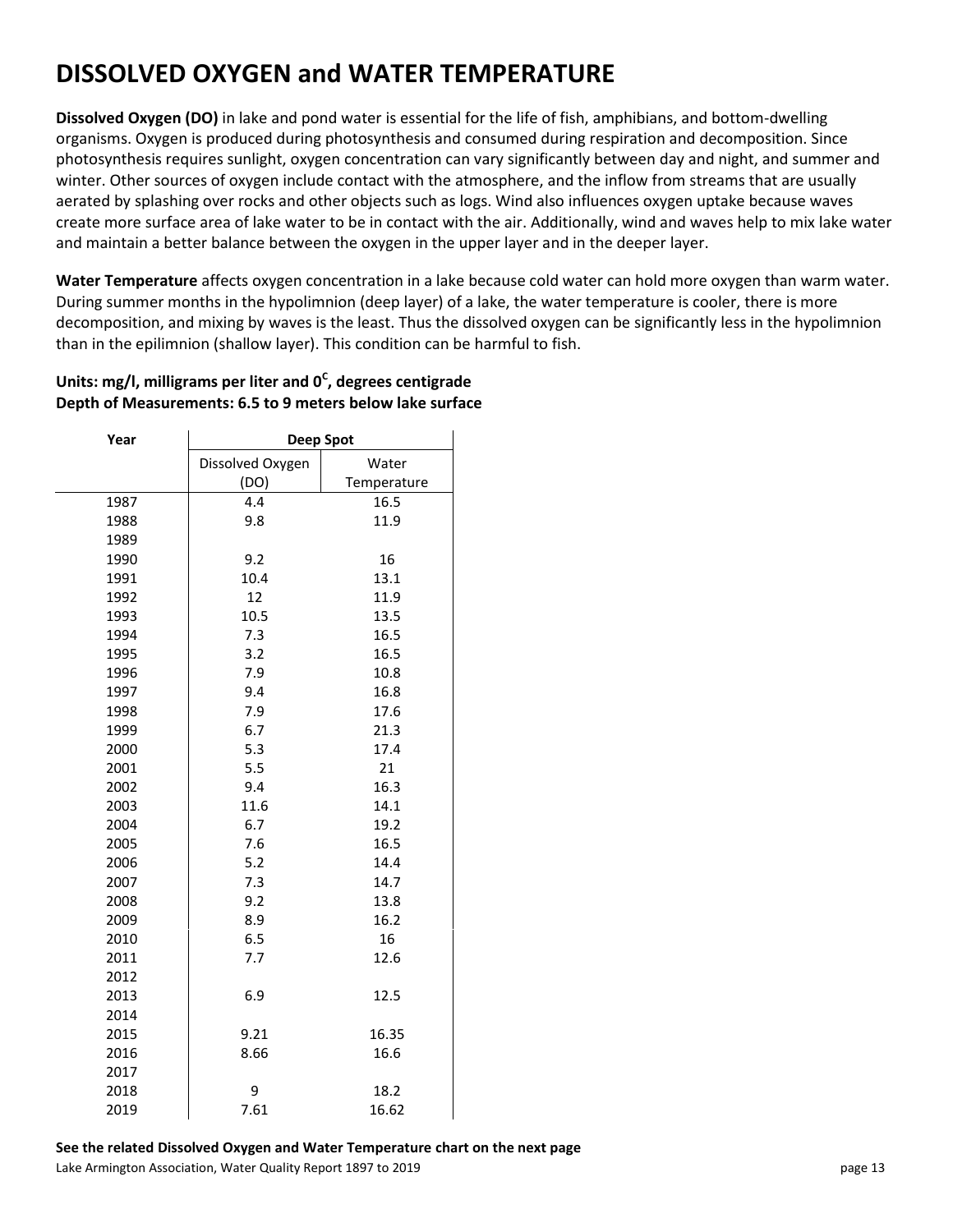### **DISSOLVED OXYGEN and WATER TEMPERATURE CHART**

![](_page_13_Figure_1.jpeg)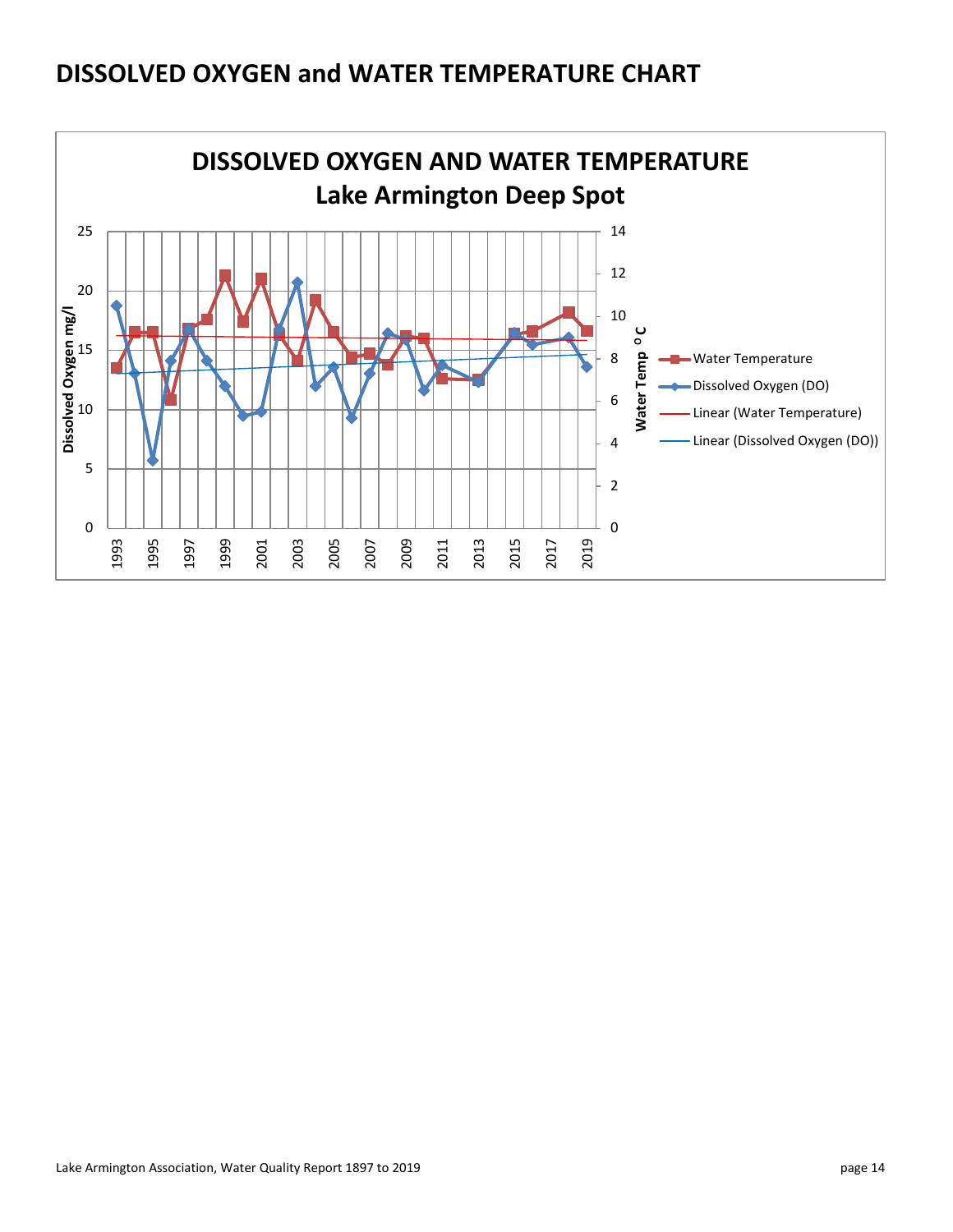#### **TURBIDITY**

**Turbidity** in water is the cloudiness caused by suspended matter such as clay, silt, and algae as measured by the scattering of light. The more suspended matter, the greater the scattering. In lakes an important reason for an increase in turbidity is the seasonal change in algae growth caused by warm temperatures, prolonged daylight, and release of nutrients from decomposition. Additionally, an increase in turbidity often occurs near construction sites or other areas where disturbed soil erodes during rainstorms or periods of snowmelt and then flows overland as streams or rivulets into the lake. Turbidity values for New Hampshire lakes and ponds range from a minimum of less than 0.1 to a maximum of 22 NTU\*. The median value for the State is 1 NTU.

| Year |            | <b>Deep Spot</b> | Inlet | <b>Outlet</b> |  |  |
|------|------------|------------------|-------|---------------|--|--|
|      | Mean       | Mean             |       |               |  |  |
|      | Epilimnion | Hypolimnian      | Mean  | Mean          |  |  |
| 1987 |            |                  |       |               |  |  |
| 1988 |            |                  |       |               |  |  |
| 1989 |            |                  |       |               |  |  |
| 1990 |            |                  |       |               |  |  |
| 1991 |            |                  |       |               |  |  |
| 1992 |            |                  |       |               |  |  |
| 1993 |            |                  |       |               |  |  |
| 1994 |            |                  |       |               |  |  |
| 1995 |            |                  |       |               |  |  |
| 1996 |            |                  |       |               |  |  |
| 1997 | 0.3        | 0.4              |       | 0.17          |  |  |
| 1998 | 0.31       | 0.92             | 0.06  | 0.25          |  |  |
| 1999 | 0.27       | 0.45             |       |               |  |  |
| 2000 | 0.27       | 0.33             | 0.23  | 0.39          |  |  |
| 2001 | 0.32       | 0.26             |       |               |  |  |
| 2002 | 0.54       | 1.23             |       |               |  |  |
| 2003 | 0.37       | 0.48             |       |               |  |  |
| 2004 | 0.66       | 0.94             |       |               |  |  |
| 2005 | 0.36       | 0.45             | 0.15  | 0.38          |  |  |
| 2006 | 0.45       | 0.77             | 1.42  | 0.5           |  |  |
| 2007 | 0.33       | 0.23             | 0.35  | 0.36          |  |  |
| 2008 | 0.53       | 0.63             | 0.56  | 0.74          |  |  |
| 2009 | 0.52       | 0.58             | 0.47  | 1.05          |  |  |
| 2010 | 0.51       | 0.43             | 0.38  | 0.73          |  |  |
| 2011 | 0.52       | 0.74             | 0.53  |               |  |  |
| 2012 | 0.39       | 0.53             |       |               |  |  |
| 2013 | 0.49       | 0.59             | 0.29  | 0.45          |  |  |
| 2014 | 0.67       | 0.8              | 0.79  | 0.59          |  |  |
| 2015 | 0.65       | 0.96             | 0.77  | 0.72          |  |  |
| 2016 | 0.86       | 1.17             | 0.33  | 0.48          |  |  |
| 2017 | 0.84       | 0.8              | 0.89  | 0.36          |  |  |
| 2018 | 0.42       | 0.99             | 0.71  | 0.78          |  |  |
| 2019 | 0.56       | 0.65             | 0.45  | 0.5           |  |  |
| 2020 |            |                  |       |               |  |  |

#### **Units: NTUs, Nephelometric Turbidity Units**

The above numbers were updated from NHDES reports, 2014 to present, by Mike Poole

#### **See the related Turbidity charts on the next page**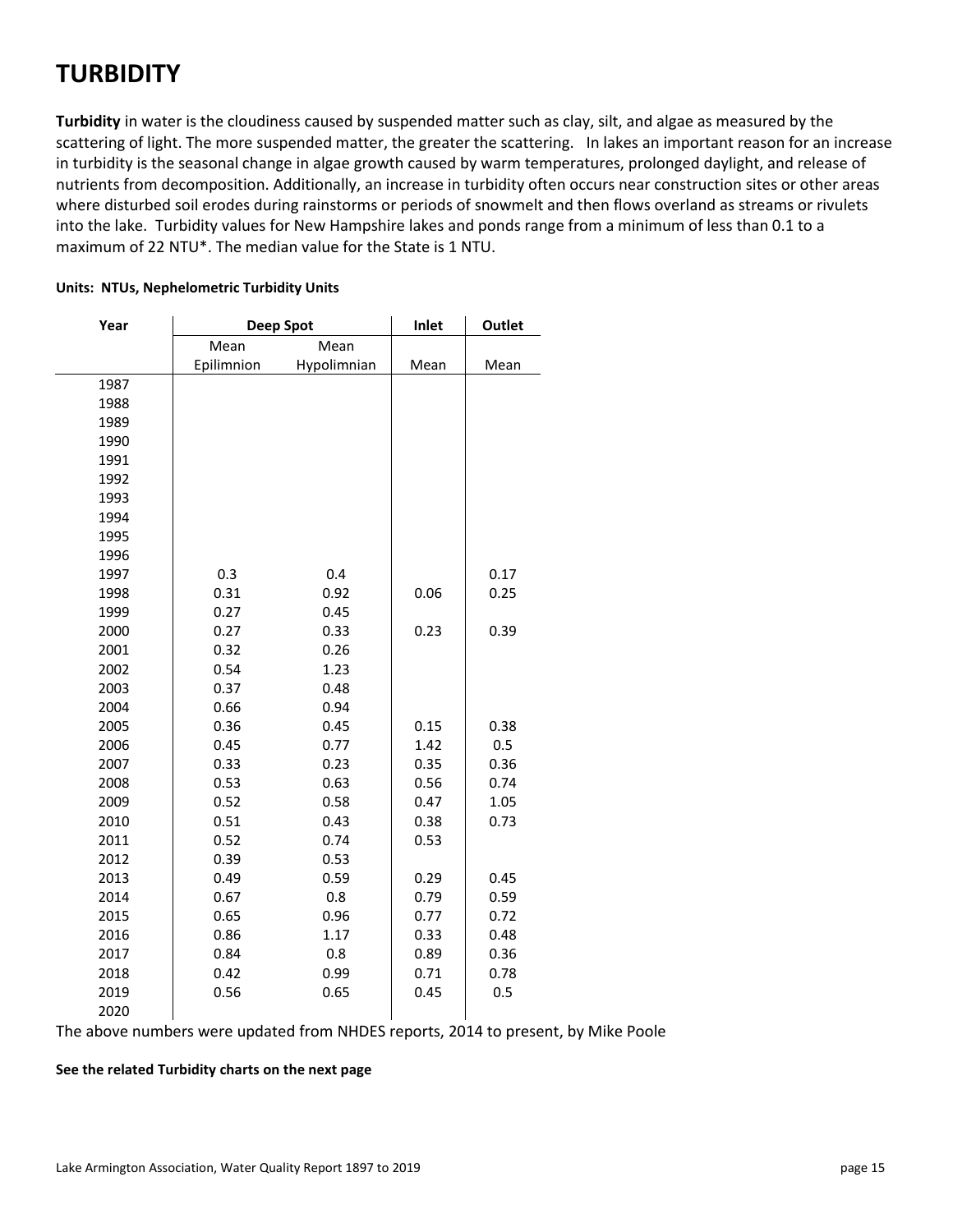#### **TURBIDITY CHARTS**

![](_page_15_Figure_1.jpeg)

![](_page_15_Figure_2.jpeg)

![](_page_15_Figure_3.jpeg)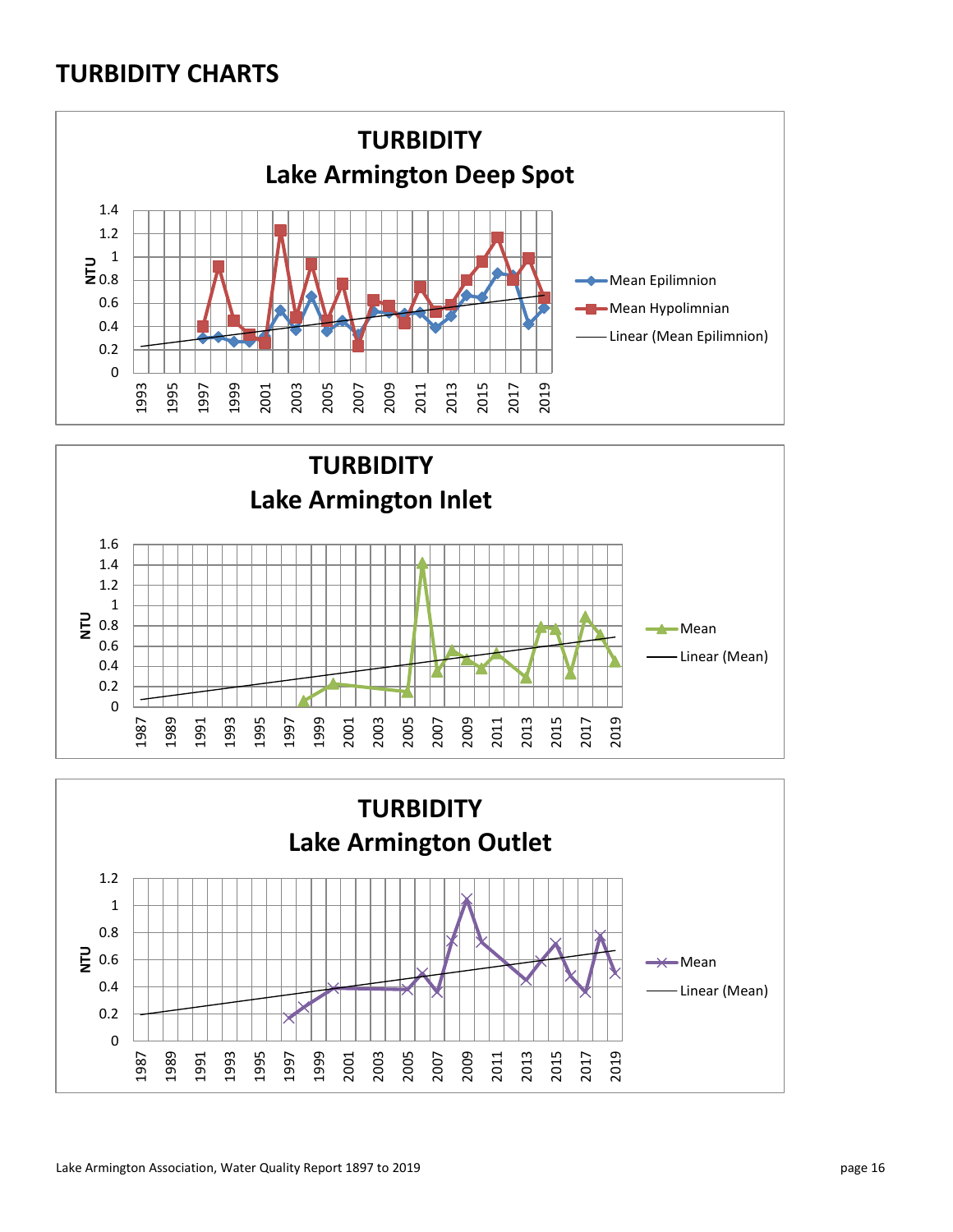## **ESCHERICHIA COLI (E. coli)**

**Escherichia coli (abbreviated E. coli)** is a rod-shaped bacterium that is commonly found in the lower intestine of humans and other warm-blooded animals. It is used as an indicator that human sewage or animal wastes may be present, and if present, that potentially harmful disease-causing organisms may also be present. In Lake Armington, E. coli comes from animal waste including that of humans, pets, birds, and wildlife. For example, each gram of dog feces has over twenty million E. coli colonies in it. Drainage from malfunctioning septic tanks or their leach fields, and surface runoff resulting from rainfall will carry E. coli bearing wastes into the lake. New Hampshire considers an E. coli count in excess of 88 per 100 milliliters of water as unacceptable for designated public beaches.

#### **Maximum value for the given year Units: counts/100 ml, counts per 100 milliliters**

| Year  | <b>Sampling Sites</b> |                |                |                         |                         |              |                     |                |             |             |                |              |                |              |
|-------|-----------------------|----------------|----------------|-------------------------|-------------------------|--------------|---------------------|----------------|-------------|-------------|----------------|--------------|----------------|--------------|
|       |                       | <b>Site</b>    |                |                         | <b>Site</b>             |              |                     | <b>Site</b>    | <b>Site</b> | <b>Site</b> | <b>Site</b>    |              |                |              |
|       | Site 1                | 2B/2C          | Site 3         | Site 4                  | 4A                      | Site 5       | Site 6              | 6A             | 6C          | 6F          | 6H             | Site 6J      | Inlet          | Outlet       |
| 1987  |                       |                |                |                         |                         |              |                     |                |             |             |                |              |                |              |
| 1988  |                       |                |                |                         |                         |              |                     |                |             |             |                |              |                |              |
| 1989  |                       |                |                |                         |                         |              |                     |                |             |             |                |              |                |              |
| 1990  |                       |                |                |                         |                         |              |                     |                |             |             |                |              |                |              |
| 1991  |                       |                |                |                         |                         |              |                     |                |             |             |                |              |                |              |
| 1992  | 10                    |                |                |                         |                         |              | $\pmb{0}$           | 0              |             |             |                |              |                |              |
| 1993  | $\mathbf{1}$          |                |                |                         |                         |              | $\mathsf{O}\xspace$ |                |             | $\mathsf 0$ | $\pmb{0}$      |              |                |              |
| 1994  | 10                    | $<\!\!10$      |                | $\pmb{0}$               |                         |              | < 10                |                |             | $<10$       |                |              |                |              |
| 1995  | $\overline{2}$        |                | $\overline{2}$ |                         |                         |              |                     |                |             |             | $\pmb{0}$      |              |                |              |
| 1996  | $\pmb{4}$             |                |                |                         |                         |              |                     |                |             |             |                |              |                |              |
| 1997  | $\pmb{0}$             |                |                |                         |                         |              |                     |                |             |             |                |              |                | $\mathbf 0$  |
| 1998  | $\mathbf 1$           | $\overline{2}$ |                |                         |                         |              | $\mathbf 2$         |                |             |             | $\pmb{0}$      | 0            |                |              |
| 1999  | $\overline{2}$        | 18             | 4              |                         |                         |              |                     |                |             |             |                |              |                |              |
| 2000  | $\pmb{0}$             | $\mathbf 1$    | $\mathbf 1$    |                         |                         |              | $\pmb{0}$           |                |             |             |                |              |                |              |
| 2001  | $\mathbf 0$           | 13             |                | $\pmb{0}$               |                         |              |                     |                |             | 0           | $\mathbf{1}$   |              |                |              |
| 2002  | $\pmb{0}$             | $\overline{2}$ |                |                         |                         |              |                     |                |             | 0           | $\mathbf{1}$   |              |                | $\pmb{0}$    |
| 2003  |                       |                |                |                         |                         |              |                     |                |             |             |                |              |                |              |
| 2004  | $<10$                 |                | < 10           | $<10$                   |                         |              | $<10$               |                |             |             | 5              |              |                |              |
| 2005  | $<10$                 |                | < 10           | $10\,$                  |                         |              | $<10$               |                |             |             |                |              |                |              |
| 2006  |                       |                |                | $10\,$                  |                         |              | $10\,$              | $10\,$         |             |             | 20             |              |                |              |
| 2007  |                       | $\pmb{0}$      |                |                         |                         |              |                     | $\pmb{0}$      |             | 0           |                |              |                |              |
| 2008  | $\pmb{0}$             |                | $\pmb{0}$      | $\pmb{0}$               |                         |              | $\mathbf 1$         |                |             |             | $\mathbf{1}$   |              |                |              |
| 2009  |                       | $10\,$         |                |                         |                         |              |                     | 30             |             | 40          |                | $<$ 10 $\,$  |                | $<10$        |
| 2010  |                       |                |                |                         |                         |              | $\mathbf{1}$        | $\leq$ 1       |             | $\leq 1$    |                | ${<}1$       |                |              |
| 2011  |                       | ${<}1$         |                |                         |                         |              |                     | $\mathbf 1$    |             |             | 3              | $\mathbf{1}$ |                |              |
| 2012  | $\mathbf 1$           |                | $\mathbf 1$    |                         |                         |              | $\mathbf{1}$        | $\mathbf 1$    |             | $\mathbf 1$ |                |              |                |              |
| 2013  |                       | $\mathbf 1$    | $\mathbf 1$    | $\mathbf 1$             | $\mathbf 1$             | $\mathbf 1$  |                     | $\mathbf 1$    |             |             |                | $\mathbf 1$  |                | $\mathbf 1$  |
| 2014  | 10                    | 20             |                | 20                      | 10                      | 10           | 20                  |                |             |             | 10             |              | 10             |              |
| 2015  | 10                    | $10\,$         |                | 10                      | 10                      | $10\,$       |                     | 10             |             |             | $10\,$         |              | $10\,$         |              |
| 2016  | 10                    | $10\,$         |                | 10                      | 10                      | 10           |                     | 10             |             |             | 10             |              | 10             |              |
| 2017* |                       | $\overline{2}$ |                | $\overline{\mathbf{4}}$ | $\overline{\mathbf{4}}$ | $\mathbf 1$  |                     | $\overline{2}$ | 49          |             | $\overline{2}$ |              | $\overline{2}$ |              |
| 2018  | $\mathbf{1}$          | 3              | $\mathbf{1}$   | $\overline{2}$          | $\overline{2}$          | $\mathbf{1}$ | 4                   | $\overline{2}$ | 10          | 4           | $\overline{2}$ |              | $\overline{2}$ |              |
| 2019  |                       |                | $\overline{2}$ |                         |                         |              | $\mathbf 1$         |                | 30          | $\mathbf 1$ | 5              |              | 5              | $\mathbf{1}$ |
| 2020  |                       |                |                |                         |                         |              |                     |                |             |             |                |              |                |              |

\*2017 data is an average as we took two samples that year due to a very heavy rain storm

The above numbers were updated from NHDES reports, 2014 to present, by Mike Poole **See the related E. Coli charts on the next page**